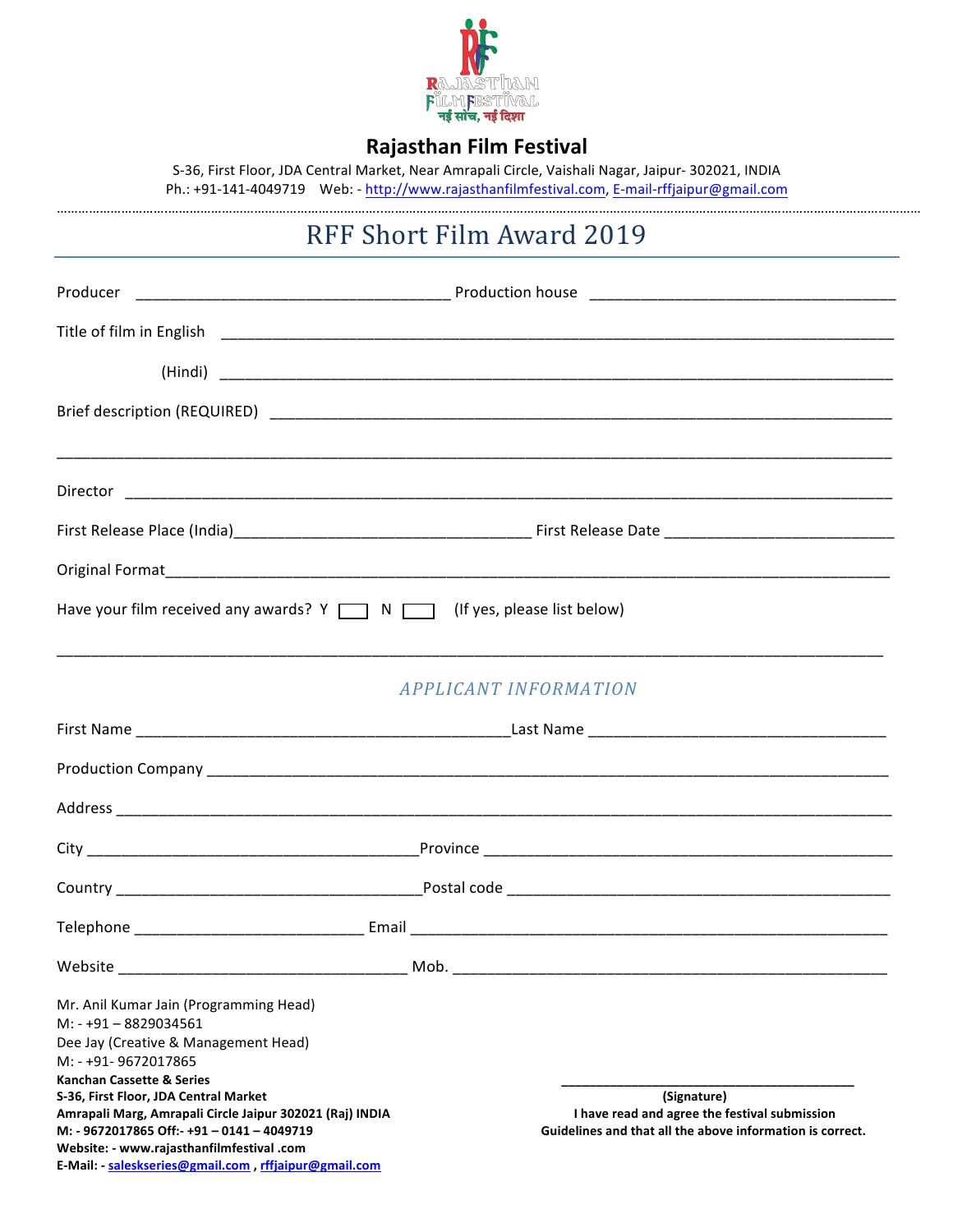# Nomination for Award Categories (Short & Hindi Feature Film)

| 1. Best Director                |                           |  |
|---------------------------------|---------------------------|--|
| 2. Best Actor in Leading Role   |                           |  |
| 3. Best Actress in Leading Role |                           |  |
| 4. Best Negative Performance    |                           |  |
| 5. Best Supporting Performance  |                           |  |
| 6. Best Writer                  | Name Mobile Mobile Mobile |  |
| 7. Best Short Movie             | Name Mobile Mobile Mobile |  |
| 8. Best Feature Film Hindi      |                           |  |

Mr. Anil Kumar Jain (Programming Head) M: - +91 – 8829034561 Dee Jay (Creative & Management Head) M: - +91- 9672017865 Kanchan Cassette & Series S-36, First Floor, JDA Central Market **by a computer of the computer of the computer of the computer of the computer of the computer of the computer of the computer of the computer of the computer of the computer of the co** Amrapali Marg, Amrapali Circle Jaipur 302021 (Raj) INDIA **Amrapali Margent and and agree the festival submission** M: - 9672017865 Off:- +91 - 0141 - 4049719 **And the above information** is correct. **Website: - www.rajasthanfilmfestival .com E-Mail: - saleskseries@gmail.com , rffjaipur@gmail.com**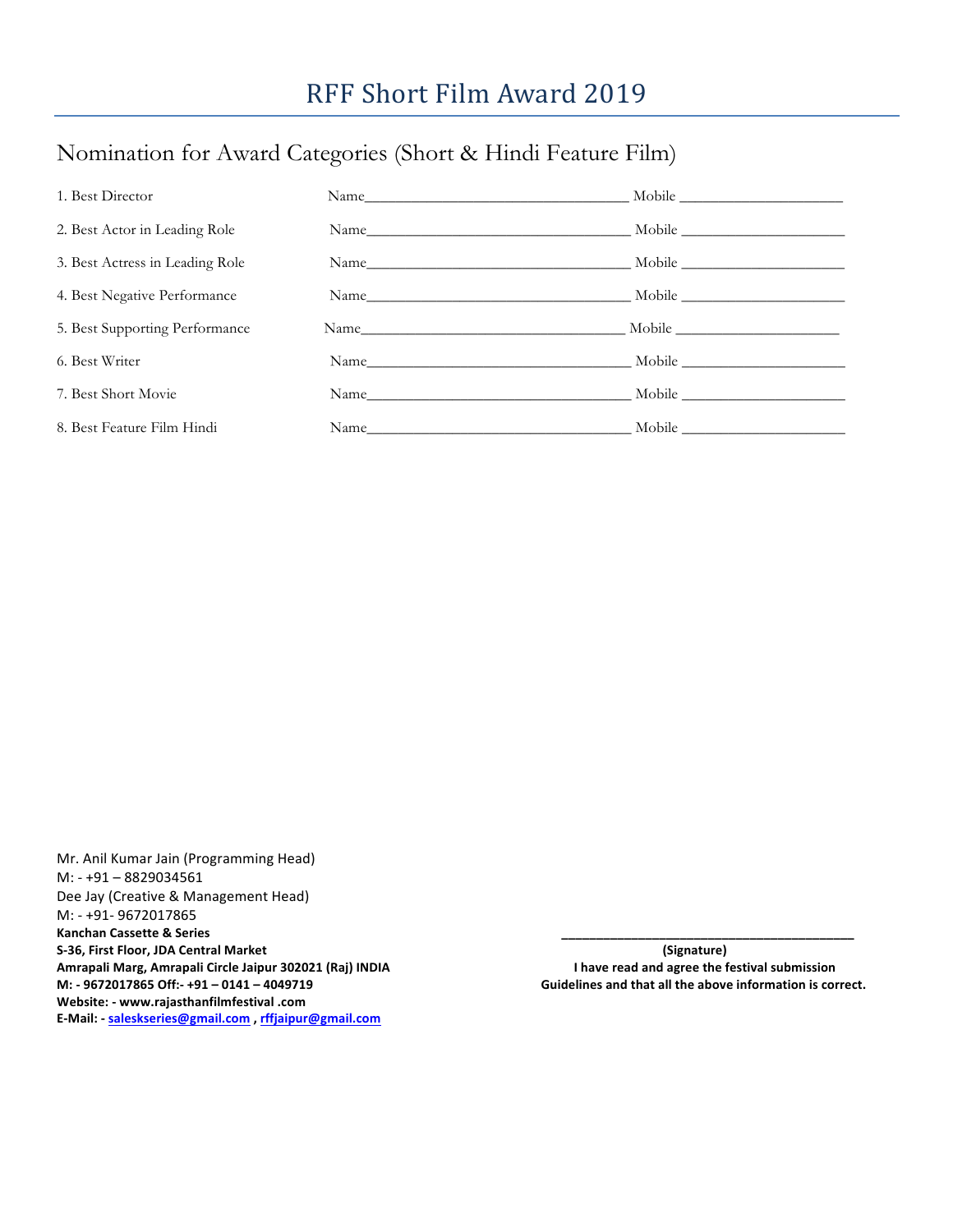## **Eligibility Regulations**

## 1. Eligibility

- a) Any Short Film produced anywhere in India can participate in Rajasthan Film Festival (26th September). The duration of the short film will be for 5 to 25 minutes.
- b) Hindi Film made in Rajasthan can also participate in Rajasthan Film Festival, if the Producer, Director, and Technical team belong from Rajasthan.

## 2. How to Apply?

- a) Online Entry Form of RFF 2019 is available on  $www$ **rajasthanfilmfestival.com**
- b) Offline Applicant can submit in Festival Office.
- c) Entry Fee The Entry fee for short Film is Rs 2100.
- d) Entrants are required to submit Pen drive/ DVDs/Blu-ray of the film, packed properly and freight pre-paid.
- e) Festival Office Address (Film Submit By Couriers)
	- **" Rajasthan Film Festival**

**Kanchan Cassette & Series** Address: S-36, First Floor, JDA Central Market, Near Amrapali Circle, Vaishali Nagar, Jaipur- 302021, INDIA Ph.: +91-141-4049719 Web: - http://www.rajasthanfilmfestival.com, E-mail-rffjaipur@gmail.com

## 3. Nomination List

a) A Complete Nomination schedule of selected films and person shall be put up on the festival website: around September 15, 2019.

## 4. Format for Jury Screening

#### FORMATS ARE ACCEPTED. (MOV, MP4)

| Digital |  | ↑ Blue Ray                                                |
|---------|--|-----------------------------------------------------------|
|         |  | $\div$ High Definition – Frame Size 1920 x 1080 .mov, bit |
|         |  | rate 25 mbps & above Apple Pro Res $4:2:2$                |
|         |  | $\div$ Frame Size – 1920 x 1080 .MP4, bit rate 25         |
|         |  |                                                           |

## 5. Selection Process:

- a) Selection of films / videos for RFF 2019 will be done by a committee whose decision will be final. However, Festival Authorities reserve the right to accept or reject any film that is likely to offend sentiments, feelings or sensibilities of any caste, community, religion and sect or is likely to promote racism or ill will in the society.
- b) Films once selected and submitted for the Film Festival will not be allowed to be withdrawn under any circumstances, until the Festival is over.
- c) The decision of the Selection Committees shall be final & binding on all.
- d) Participation in the festival implies acceptance of Festival Regulations.

## 6. Rights of Festival Directorate

a) Festival Directorate reserves the right to accept or not to accept any film on any ground without assigning any reason.